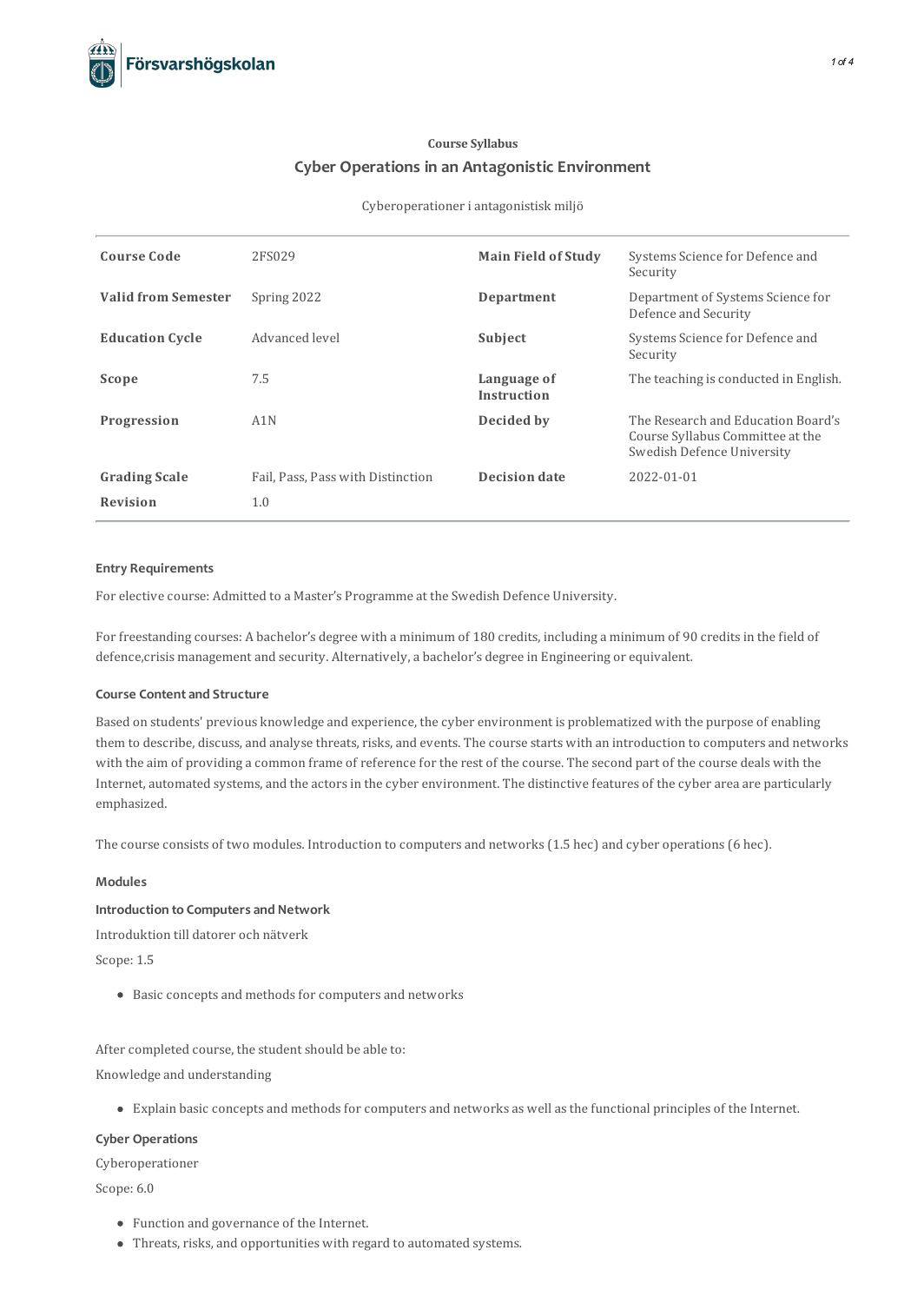

• Principal actors and their general approaches to cyber operation

## After completed course, the student should be able to:

# *Knowledge and understanding*

• Explain the processes and organisations that govern the Internet.

#### *Competence and skills*

- $\bullet$  Describe and discuss automated technical systems from a vulnerability and user perspective.
- Describe and discuss different actors' actions within the cyber environment.

# *Judgement and approach*

 $\bullet$  Independently discuss and analyse the content in research articles relevant to the area.

## **Intended Learning Outcomes**

After completed course the student should be able to:

Reference to the respective module.

#### **Type of Instruction**

The course is taught through lectures, self-study, laboratory work and seminars.

## **Assessment**

# **Introduction to Computersand Networks**

Scope: 1.5 Grading Scale: Fail, Pass Assessment is through a written lab report.

Late exams are not graded unless approved by the examiner on the basis of special reasons.

The examiner can decide regarding supplementary tasks for attaining passing grade.

Supplementary task must be turned in no later than five working days after results and supplementary task have been conveyed for the exam in question.

#### **Cyber Operations**

Scope: 6.0 Grading Scale: Fail, Pass, Pass with Distinction Assessment is through a written home examination.

Late exams are not graded unless approved by the examiner on the basis of special reasons.

The examiner can decide regarding supplementary tasks for attaining passing grade.

Supplementary task must be turned in no later than five working days after results and supplementary task have been conveyed for the exam in question.

## **Grading**

Module 1 Introduction to computers and networks Grading is made on a two-step scale: pass(G) and failed (U).

Module 2 Cyber operations

Grading is made on a three-step scale: pass with distinction (VG), pass(G), and failed (U).

The overall grade of pass(G) requires passing grade on both the written lab report and the home examination.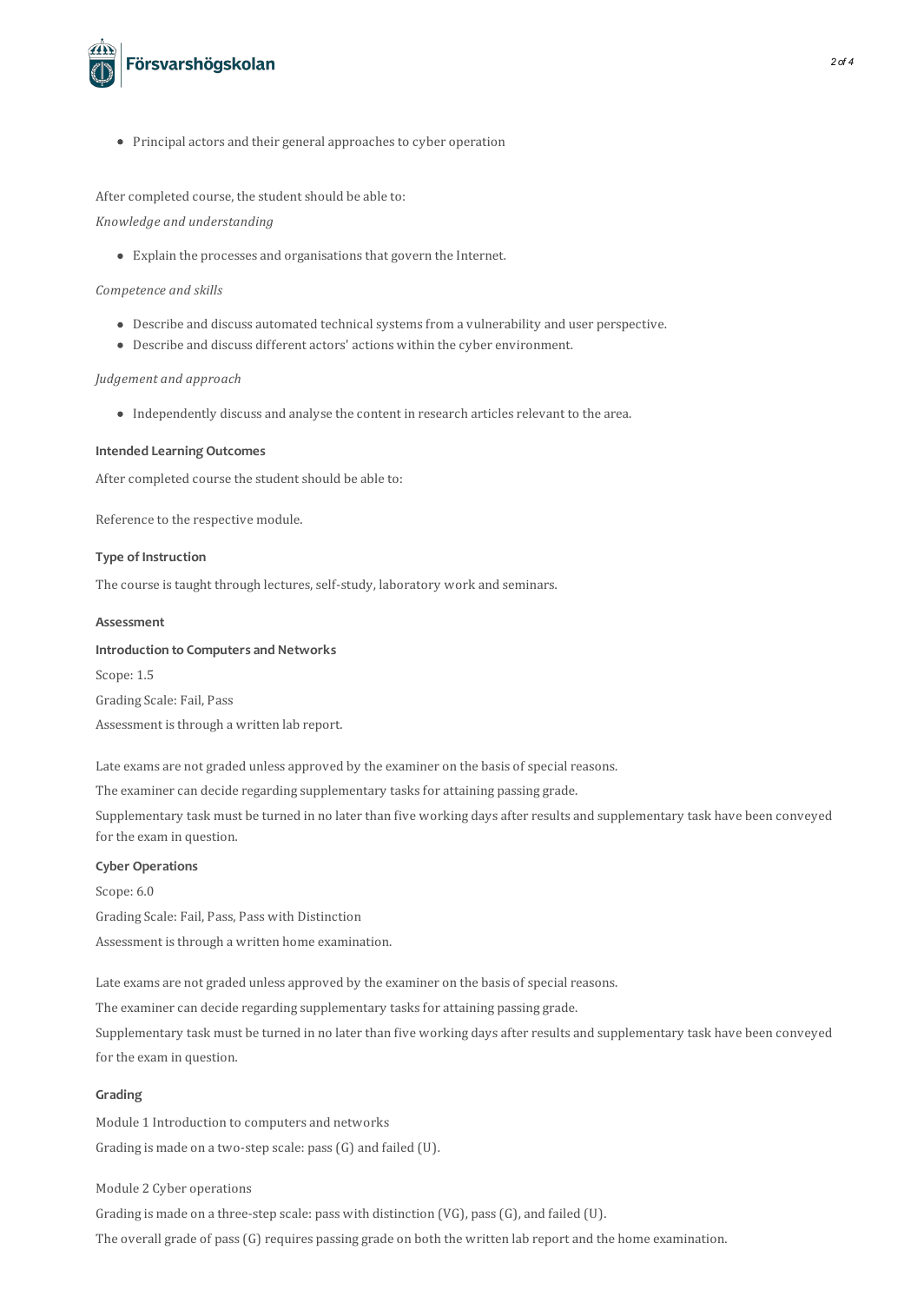

The overall grade of pass with distinction (VG) requires passing grade on the written lab report and pass with distinction on the home examination.

# **Restrictionsin Number of Examinations**

The number of examination opportunities is not limited.

## **Restrictions Concerning Degree**

The course can not be included in a degree with another course whose content fully or partially corresponds to the content of this course.

# **Transitional Provisions**

When the course is no longer given or when the course content has changed significantly, the student has the right to be examined once per semester during a three-semester period according to this syllabus

## **Miscellanous**

If a student has a decision from the Swedish Defence University on special educationalsupport due to a disability, the examiner may decide on alternative forms of examination for the student.

Course evaluation is carried out after completion of the course through the course coordinator and is the basis for any changes to the course.

The course is given as an elective course within the Master's program in the development of systems for defense and security.

The course can also be given as a stand-alone course.

The course is given in English. If there are no international students, parts or the entire course can be given in Swedish.